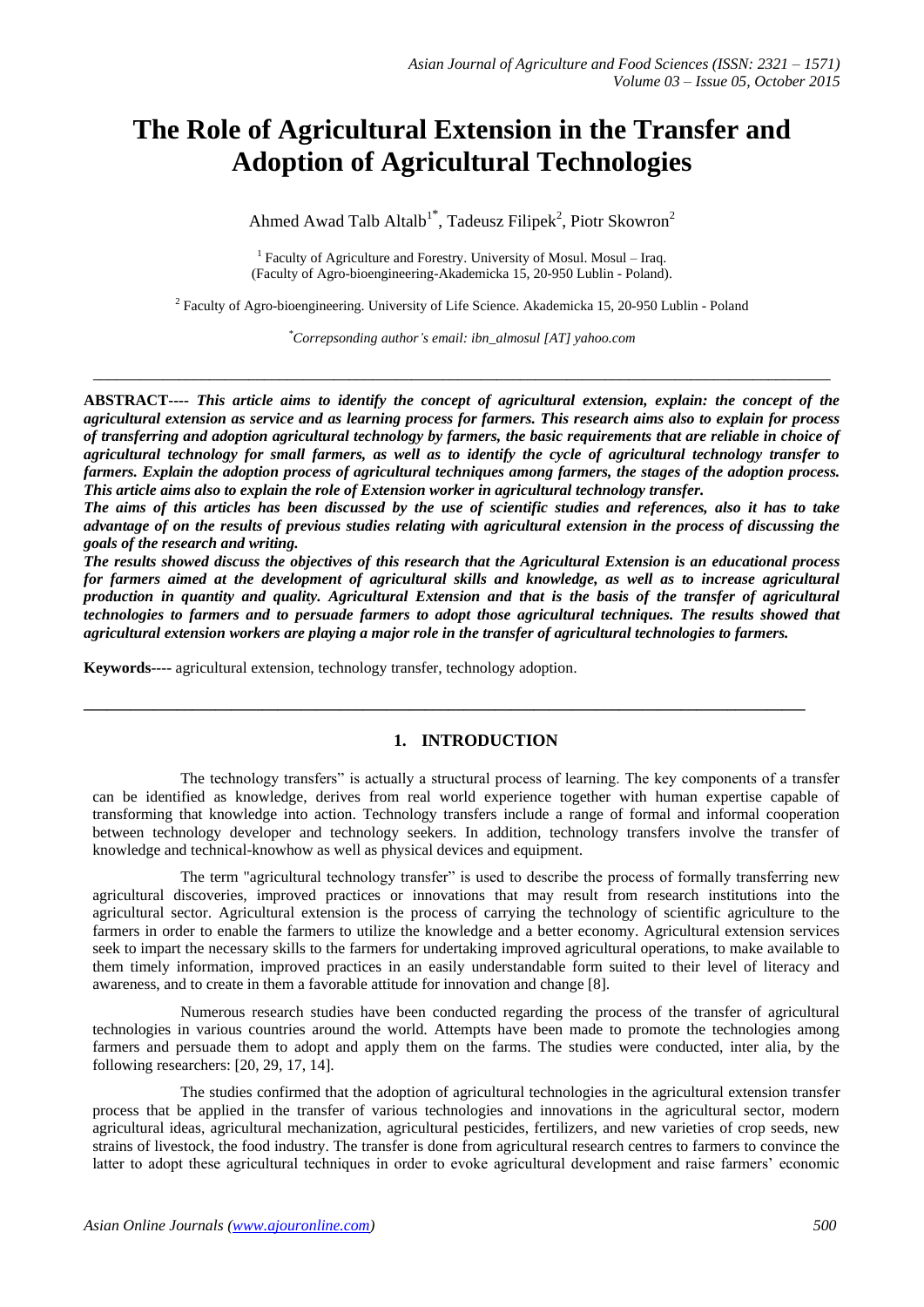level. The profits are visible for the countries, too, because agricultural extension plays a great and important role in the course of agricultural and economic development.

One of the problems facing the agricultural extension work at the moment, is the lack of clarity and knowledge of the role of agricultural extension in the transfer of agricultural technologies. And lack of knowledge of the role of agricultural extension in helping farmers to adopt modern agricultural techniques. The work of Agricultural Extension is a large and complex work, which deals with all areas of agricultural work, agricultural techniques and deals with farmers, and offers a variety of services and assistance to farmers, agricultural extension has a big role in increasing agricultural production in quantity and quality. Through the transfer of all the modern technologies and means of agricultural production in all areas of agriculture, such as (methods of growing crops, new types of seeds, fertilizers, types of pesticides, types of modern agricultural mechanization, food industry, how to best use agricultural soil, crop rotations, as well as the development of information and skills of farmers by organizing them and their participation in training courses in various agricultural fields in order to develop their knowledge and their knowledge in agricultural fields.

The researcher in this article wanted to identify the concept of agricultural extension and the objectives of agricultural extension, explain for process of transferring and adoption agricultural technology by farmers, the basic requirements that are reliable in choice of agricultural technology for farmers, the role of extension worker in agricultural technology transfer.

# **2. RESULTS AND DISCUSSION**

## **2.1. To identify the concept of agricultural extension and the objectives of agricultural extension The concept of agricultural extension:**

The term "extension" tends to be associated with agriculture and rural development, cooperative extension, advisory services, technology transfer, as well as the transfer and exchange of practical information. The need for extension services became very necessary in order to provide farmers with development informations in order to solve widespread agricultural problems such as outbreaks of crop disease and adverse economic conditions affecting levels of production. Farmers should given assistance to overcome such difficulties or to adapt to circumstances [16].

Agricultural extension services are very important in the development of rural knowledge and innovative systems for farmers. These services are key in informing and influencing rural household decisions, especially in the developing countries which are generally more in need for such guidance services [2]. Agricultural extension activity is an important agrarian-and-political instrument of a state, which stimulates the development of agricultural production. Agricultural extension services must be designed to develop agricultural skills among farmers, teach them communicate efficiently with producers and stimulate them to acquire new knowledge [21].

Extension service in agriculture is indispensable and it offers more than just expert assistance in improvement of production and processing; it also enables a flow of information and transfer of knowledge and scientific findings. These activities are performed according to rules which regulate the establishment of organizations with functioning goals and fields of work, and ways to execute extension activities by an extension agent [31]. The major function of agriculture extension is to educate farmers and enable them to solve agricultural problems. Finding the best suitable solutions and the practical performance of these solutions is the functional objective of agriculture extension [24, 21].

Extension workers must have an extensive knowledge of various agricultural disciplines and they should have the ability to deal with farmers and persuade them to adopt modern agricultural techniques and ideas so as to use them on their farms [25].

The duties of agricultural extension workers include introducing farmers at agricultural training courses into training programs on various agricultural subjects in order to provide them with information and knowledge about methods and techniques of agriculture, and, consequently, increase their production and income efficiency, improve their living, and raise the social and educational standards of rural life. Agricultural extension takes care in the youth and women in rural areas and enables them to develop their knowledge of various subjects concerning agricultural and social issues. Agricultural extension focuses on two main facets, as follows [12]:

- It deals with the behaviour of rural people in terms of influencing them through education and the exchange of information. The aim is to assist the people in gaining a livelihood, improving the physical and psychological level of living of rural families and fostering rural community welfare.

- As a service, agricultural extension makes a government ministry, a university or a voluntary agency as useful as possible to the people who support it through taxes and donations.

Agricultural extension is a link between farmers and the centres of agricultural research that serves to transfer innovations and new technologies in agriculture to farmers as well as transfer the results of the use of agricultural techniques and farmers' problems to agricultural research centres in order to find solutions to them.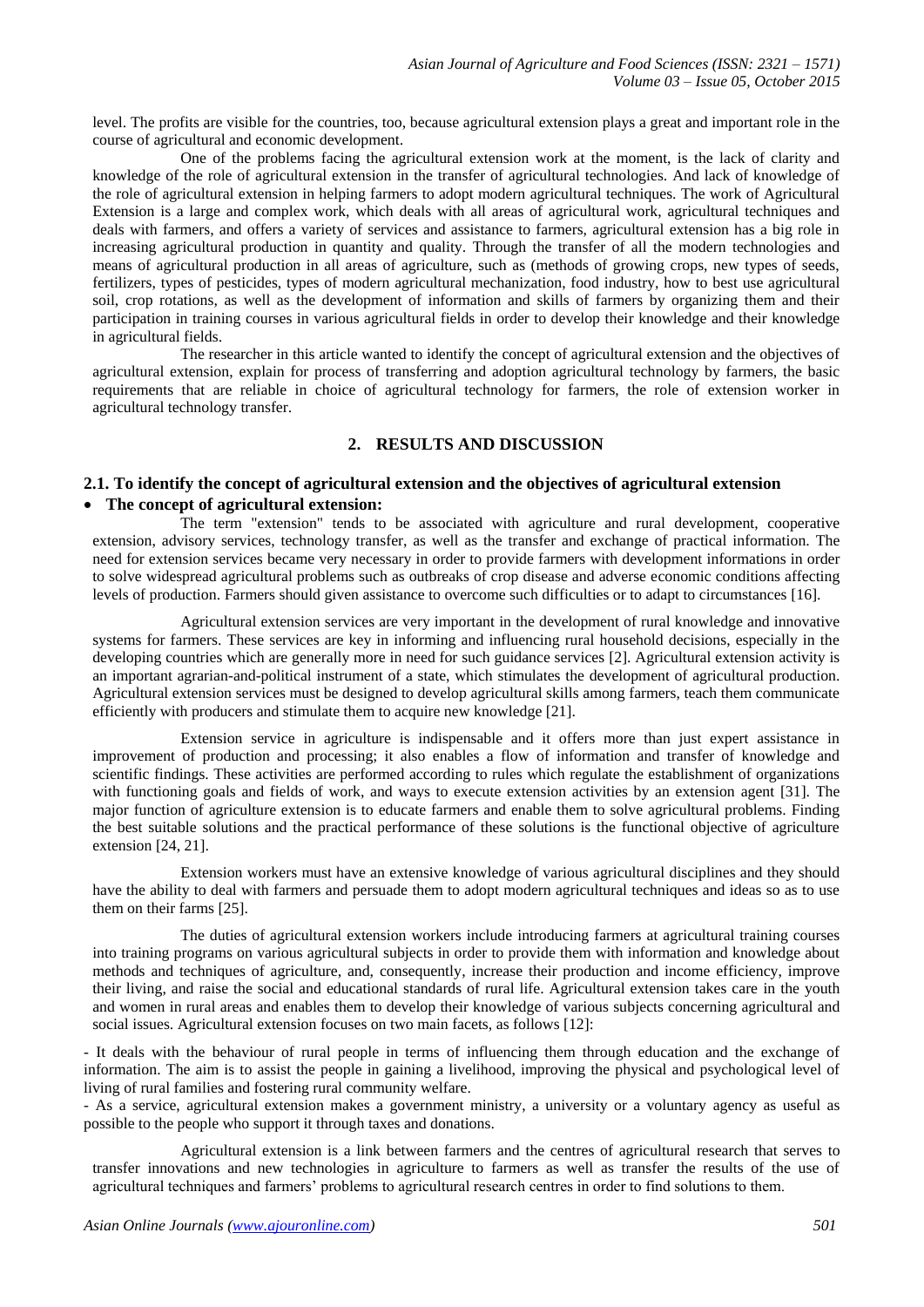#### **The objectives of agricultural extension:**

Agricultural extension has the goals basic, as following [19]:

- Group objectives: These refer to the purpose which a group wants to achieve. Such a group may include farmers' cooperative societies, farmers' councils and the like,

- Individual or family objectives: These are personal goals pursued in the production of a crop or in the improvement of a home; in pursuing individual or family objectives, the individual acts on his own, independent of the group,

- Long-term objectives are those set by an individual or group to be attained during a relatively long period of time,

- Short-term or immediate objectives are ones set and achievable within relatively short time (such as within a year),

- Broad objectives: - These are all inclusive objectives of a society; they are achieved with great difficulty mainly because progress is not as apparent as in the more specific objectives. Another difficulty in that the measurement of progress is not feasible.

There are certain levels of goals in agricultural extension, such as [30, 3]: Societal objectives, Programmers' objectives, Extension workers' objectives, and people's objective.

## **2.2. Explain for process of transferring and adoption agricultural technology and the basic requirements that are reliable in choice of agricultural technology for farmers**

#### **The process of transferring and adoption agricultural technology:**

Agricultural extension is aimed to transfer of agricultural technology and for persuading farmers to adopt and use these technology on their farms, because farmers need those new and modern technology to increase agricultural production in various types of agricultural crops and the quantities and qualities of consumer goods on the market [33, 4]. These agricultural innovations and new agricultural technologies must be good and superior to the old agricultural techniques used by farmers in order to be adopted [18, 31].

Process of agricultural technology transfer is done through two basic stages. The first one is the transfer and dissemination of agricultural technology to farmers and the second one is to convince farmers to adopt these technologies on their farms[32]. The process of transfer of agricultural technologies and of persuading farmers to apply them on farms needs to be done by specialists in agricultural extension who have practical experience in the dissemination of agricultural technologies and know how to deal with farmers. This is done through training courses in various areas of agricultural extension and communication. The process can be defined as a transfer of technologies integrating and interconnecting a series of sub-processes, which include [5]:

- a transfer or delivery of the new technology from the source to the target area,
- a process of localization or harmonization of technology, which is intended to make the technical fit with the environmental conditions in the target area and is compatible with the prevailing agricultural systems in the region through a test and confirmatory tests of the technique in the target and promotion of the region,
- persuading farmers to adopt new technology,
- enabling the targeted farmers to apply the technology in their farms and giving them the knowledge and skills necessary to do so,
- the provision of technical application requirements,
- a diagnosis and treatment of problems that may arise during the application and dissemination of the new technology; the new technologies do not have the impact on the increase of productivity or producers living in rural areas if is not published between producers and farmers and teach them how to use it.

Agricultural extension plays an important role in the transfer and dissemination of agricultural technologies among farmers and producers. Figure1. Explains the transfer cycle of agricultural technologies to farmers  $[9, 26]$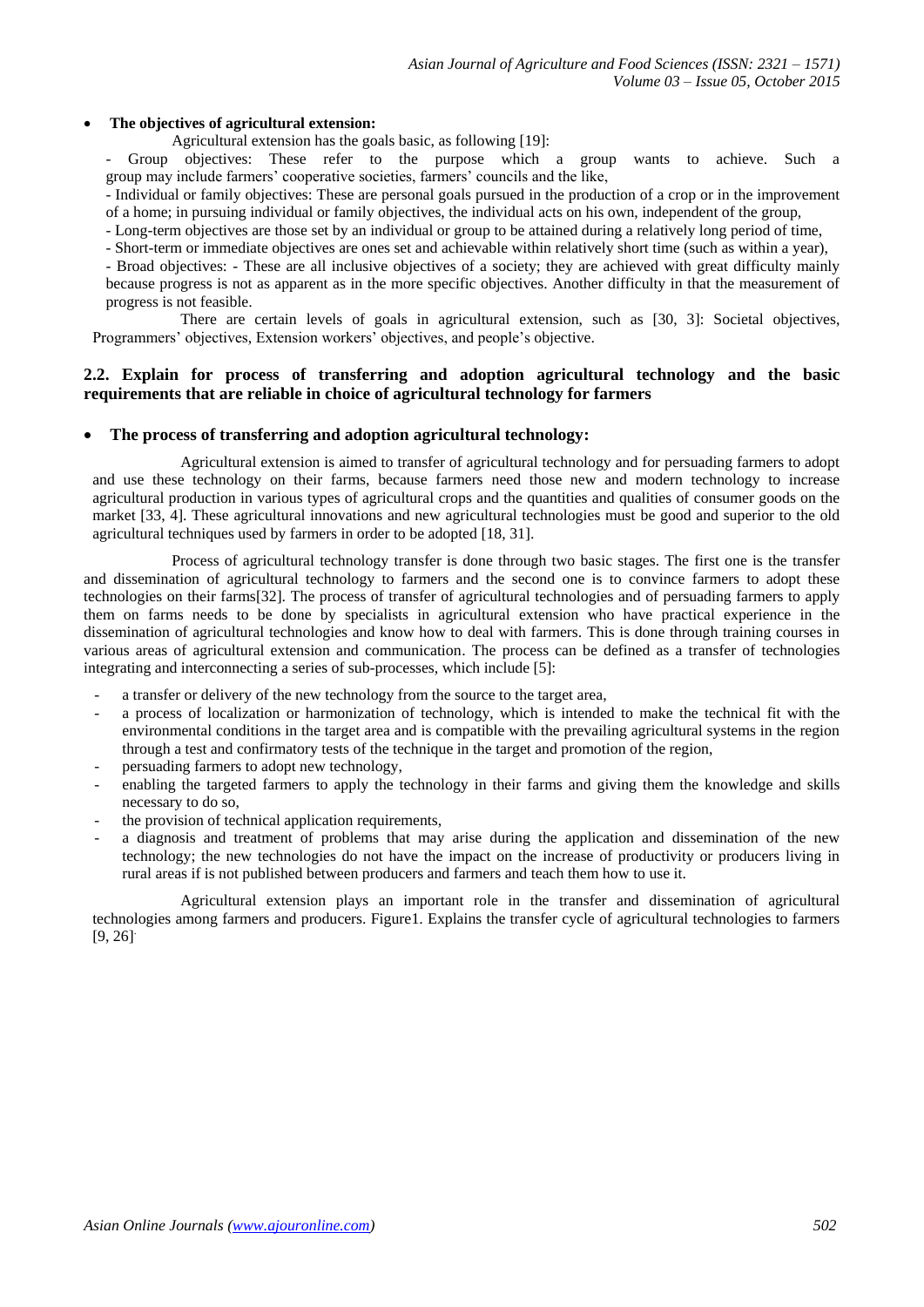

Figure 1. The transfer cycle of agricultural technologies.

After the transfer of agricultural technologies (agricultural technology) to farmers, which is based on their needs for those techniques, it becomes necessary to convince them to adopt these new agricultural techniques. It is the responsibility of people working in the agricultural extension to persuade farmers to embrace the new technology and agricultural technology processes. The adoption is a mental process which consists of several stages and relates to the farmer's decision to accept or reject a particular technique.

The adoption process as a mental process through which an individual, when hearing about the new idea for the first time, embraces and makes it a part of his behaviour, and thus the adoption process differs from the technology transfer process as the adoption process occurs within the individual thinking and adopting a special resolution of the individual, and the transfer process or deployment comes before adoption.

The adoption process, according to the results of research and studies conducted in this area, it can be divided into five stages (stage of awareness, stage of interest, stage of evaluation, stage of trial, stage of adoption) [23]. The five stages do not always occur in the same image and some of them may not take place such as the stage of experimentation. The stage of assessment going on more than being one of the five stages, in the face of this criticism he has found it best to use more general term (The innovation decision process) and defined it as the mental process by which an individual passes through from the initial idea to know the updated even taken the decision of the adoption or rejection then install or maintain this decision, This process has several components or stages and they are the following [6]:

- Stage of Knowledge: At the knowledge stage the farmer will receive information about the new technology because farmers tend to adopt those agricultural technologies that are compatible with their needs for agricultural techniques.
- Stage of persuasion: After the farmer gets sufficiently familiar with the new agricultural knowledge, a stage of Persuasion starts. It comprises an analysis and mental evaluation of the available information on the technology. If the results of the analysis are positive, the farmer will first use it on a small scale, and then expand its application. On the other hand, if the results of the mental evaluation are negative, the farmer will reject the new technology.
- Stage of decision: Stage of decision: At the decision stage, which means an individual's choice to adopt or reject the new idea or new agricultural technology, if the farmer has found the technique not useful, the farmer will reject the new technology and if the farmer has stated that the new technique is good at raising agricultural production, he will accept the new agricultural technology.
- Stage of confirmation: At the stage of confirmation, knowing that the decision is not the end of the adoption process, an individual tries to verify the choice he has made and obtain information whether it was a good decision.
- Stage of consequences: According to information obtained by the individual in the previous four stages in the individual phase consequences, he will make the decision whether to adopt the agricultural techniques for good, or reject them.

Not all farmers are equal in the adoption of agricultural technologies. They usually behave differently, and in this respect they are classified according to the way they use new agricultural techniques. Figure 2. Explains the categories of farmer adopters for modern agricultural techniques.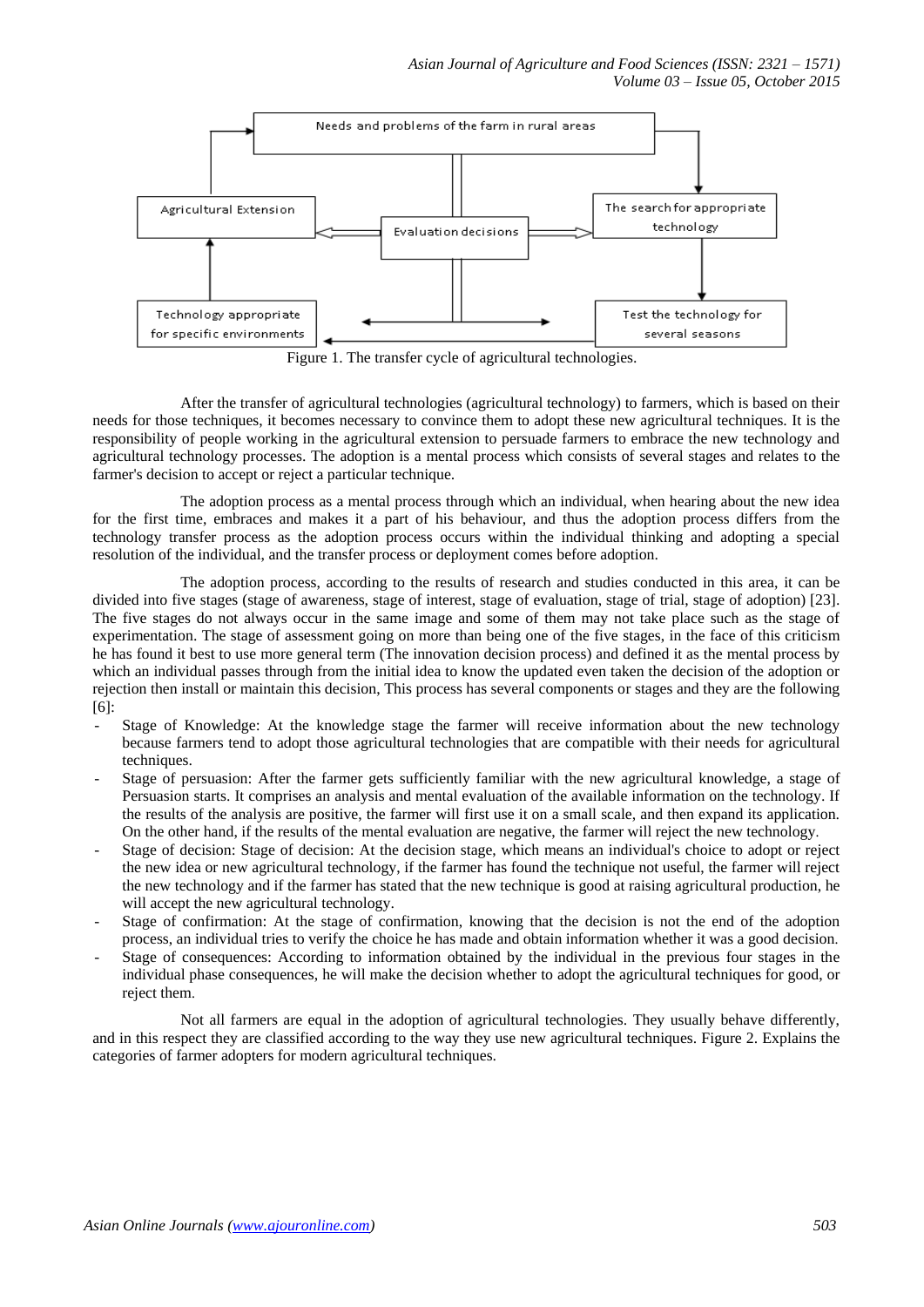



#### Adopters are divided into five categories [27, 28, 10, 9]:

- Innovators or adventurers: Innovators, they constitute Ratio 2.5% of individuals adopters of the idea in the social system. They has been observed that adventure is the key factor for innovators, as they are very eager to experiment with new ideas.
- Early adopters: The early adopters, constitute 13.5% of the group so they are an integral part of the social system. They usually depend on the opinion of a leader in most cases, as well as they seek for their peers in the social system to obtain advice and information on technology or new idea.
- Early majority: The third category of adopters of new agricultural techniques are the early majority who amount to 34% of the individual adopters of new technologies in the social system.
- Late majority: they constitute ratio 34% of the social system. Members of this category adopt agricultural ideas after they have been adopted by the members of the social system in order to get the greatest benefit.
- Laggards or late adopters: They constitute ratio 16 % of the members of the social system. Laggards accept agricultural techniques slowly because they are worried and fear for new agricultural techniques and ideas.

## **The basic requirements that are reliable in choice of agricultural technology for farmers:**

There are six basic requirements that must be satisfied in choice of agricultural technology for small farmers [1]:

- Technical feasibility, that is, capability to increase productivity given the technical elements and Trial ability that is the degree to which a technology may be tried out on a limited scale to determine its efficacy before final adopting it on a large scale.
- Economic feasibility or viability, that is the dependability and risk minimization potentials, conveniences, low initial cost, decreasing discomfort, psychological satisfaction or saving of time. A cheaper technology will be adopted faster than a more expensive one. Because farmers are eager to make money, extension workers must show them how a new technology will benefit them financially.
- Social acceptability, that is compatibility with community structure norms and beliefs. Technologies that compatible with existing farm practices encourage a positive attitude toward change, improve the agent's credibility, and may be adopted faster.
- Infrastructural compatibility, that is capability of being accommodated by the present level of infrastructure.
- Complexity, is the degree to which a technology is perceived to be relatively difficult to understand and use. Technologies that are more complex to understand and use have lower rates of adoption.
- Visibility or observability is the degree to which the results of a new technology are visible or observable.

#### **2. 3. The role of extension worker in agricultural technology transfer**

The extension workers' role is to teach the farmers about how to use new technologies. Knowledge and application of extension education principles, the extension workers help a lot in determining the needs constraints, priorities and opportunities for farmers. They also helps in teaching farmers the value of improved agriculture, recommending suitable crops, encouraging adopting of appropriate technologies, and evaluating farmers' reaction and attitudes toward development projects. Extension workers are also help in encouraging farmers in involvement in project identification, planning, implementation, and evaluation as well as support viable development projects [1]. The role of extension workers in agricultural technology transfer [1]: The role of extension workers in agricultural technology transfer [1]:

- Extension worker create awareness of innovation, something new or perceived to be un known before to his clients.
-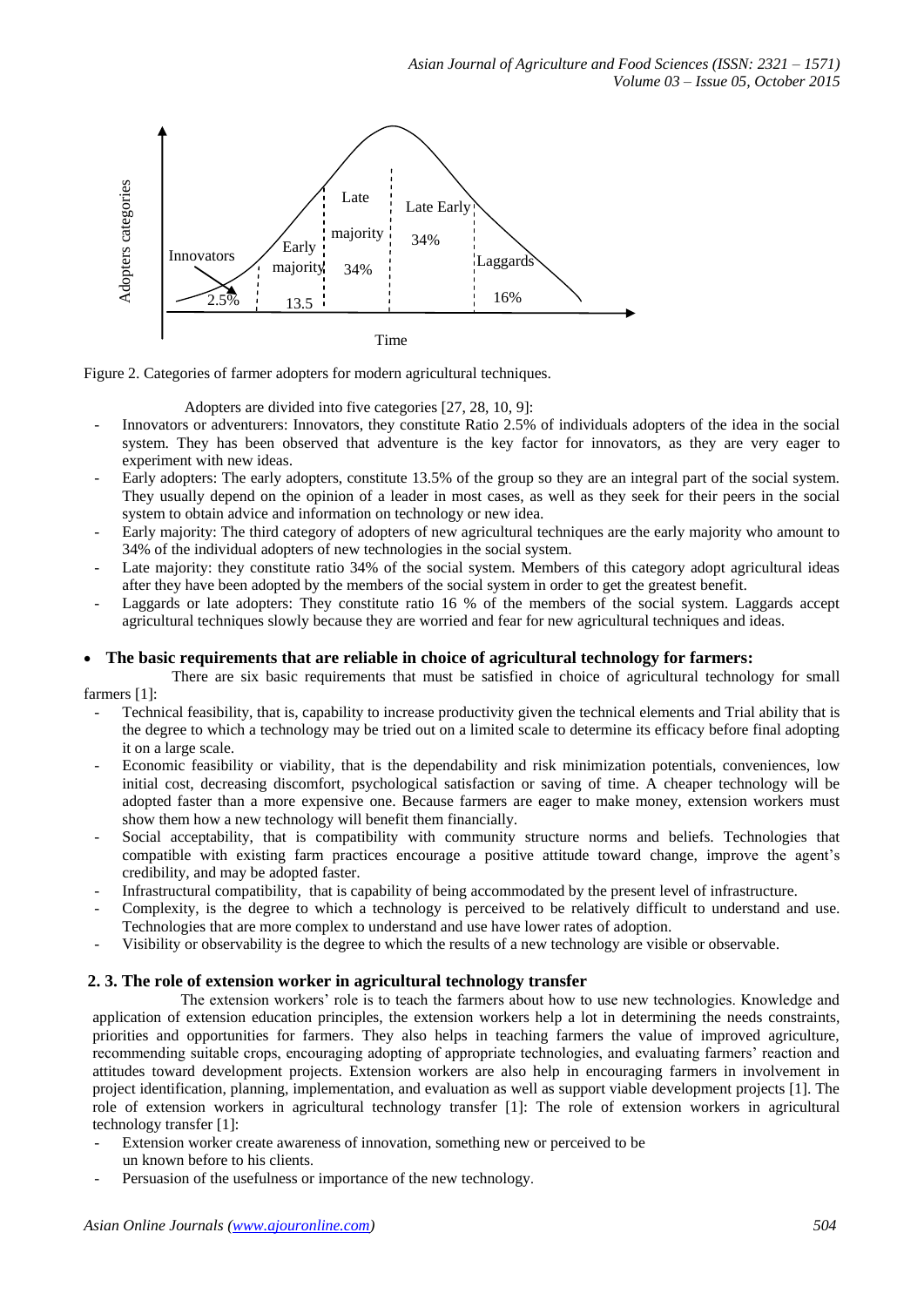- Reinforcement of continued use of technology that is created. The interest to continue to practice the new idea that was introduced is sustained through supporting services like input.
- Intermediary between the researchers and farmers. This is done by creating awareness to the farmers, and also taking of farmer's problem to the researchers.
- Diagnose problems by telling them the way out.
- Extension workers stabilize change and attempts to prevent discontinuance, individuals tend to seek confirming information for the decision they may make.
- Extension workers can effectively stabilize new behaviour by directing, and reinforcing messages to those clients who have adopted innovation.
- Extension workers act as catalyst to speed up the rate at which his clients accept changes or innovation.
- Extension worker is a solution provider that is he or she has an idea about effective solution to farmers problems
- Extension worker play a role of resource linker that is linking them with necessary
- a agricultural inputs, to locate source of finance for their farms.
- Strengthening and supporting farmer organization.

## **3. CONCLUSIONS**

We conclude from this article that the work of agricultural extension is the basis for the development of the agricultural sector, and without agricultural extension, it does not have any benefit from modern agricultural techniques and modern agricultural information. Agricultural Extension and is responsible for the transfer of agricultural technologies to farmers, and to convince farmers to adopt modern agricultural techniques. The transfer of agricultural technologies be through many stages. As well as we conclude from this article that agricultural extension is the bridge that connects farmers with agricultural research centers in order to transfer all agricultural techniques to farmers and teach them how to use them in their farms. Also, the Agricultural Extension works on transportation the problems and needs of farmers to agricultural research centers in order to find solutions to them. As well as we conclude, that the agricultural extension workers have an effective and important role in helping farmers solve agricultural problems.

### **4. REFERENCES**

- [1] AREMU, P., KOLO I., GANA A., ADELERE F., "The crucial role of extension workers in agricultural technologies transfer and adoption", Global advanced research journal of food science and technology, vol. 4, No. 2, pp. 014-018, 2015.
- [2] ALEX, G., ZIJP W., Rural extension and advisory services, Rural development strategy background, World Bank, USA, 2002.

[3] ADEDOYIN, S., Constructing measurable training objectives: strengthening agricultural extension in Nigeria, Nigeria, 1989.

[4] ABD, H., "Role of extension center on farmers training for using modern agricultural technology in Polly plastic. Case study of Thiqar province in south of Iraq", International Journal of Sustainable Development and Green Economics, Vol. 2, No. 12, pp. 96-99, 2013.

[5] Ann, E., "Extension agents access and utilization of information and communication technology in extension service delivery in South East Nigeria", Journal of Agricultural Extension and Rural Development, Vol. 5, No. 11, pp. 266 – 276, 2013.

[6] AL- LIYLA, Z., ABDELAZIM S., Principles of agricultural extension, The National Library, Ministry of Higher Education and Scientific Research, Baghdad 1987.

[7] AL – JEBORY, KH., Adoption rate of corn farmers for agricultural innovations and its relationship with some variables in Hawija District, Kirkuk Governorate, Master Thesis, University of Mosul, Iraq 2006.

[8] AREMU, P., KOLO I., GANA A., ADELERE F., "The crucial role of extension workers in agricultural technologies transfer and adoption", Global advanced research journal of food science and technology, Vol. 4, No. 2, pp. 014-018, 2015.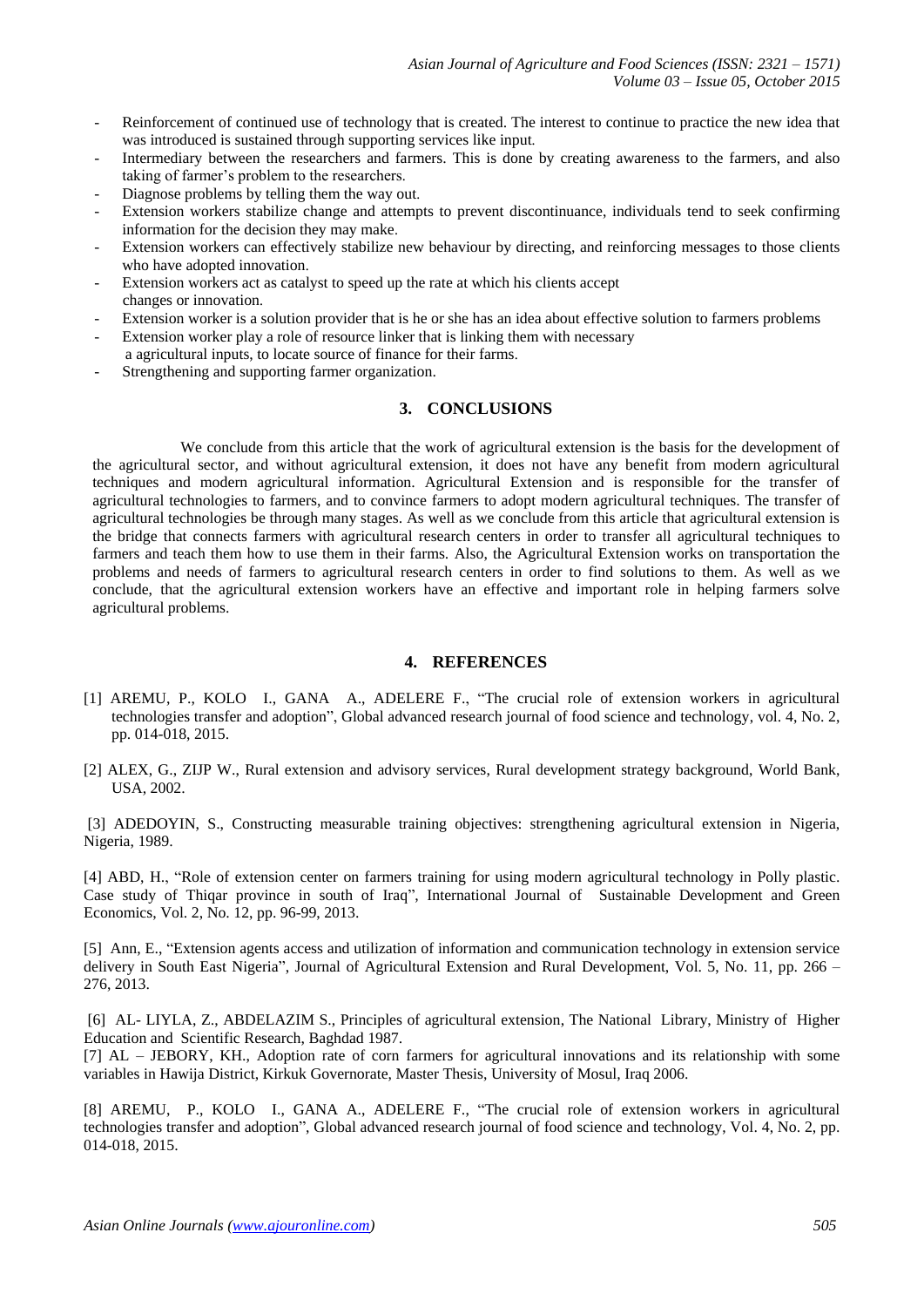[9] AL- JUBURY, A., 2006, " The size and importance of agricultural technology transfer according to agricultural officials and irrigative regions farmers view of Point in Ninenvah Province", Thesis of Ph.D, Iraq, pp. 26-29.

[10] BONNY, B., VIJAYARAGAVAN K., "Adoption of sustainable agricultural practices by traditional rice growers", Journal of Tropical Agriculture, Vol. 39, No.1, pp. 151-156, 2001.

[12] BELLO, A., Introduction to agricultural extension and rural sociology: National open university of Nigeria, Nigeria 2008.

[13] COMER, V., BIRKENHOLZ R., STEWART B., "The role of the cooperative extension service as perceived by North Carolina Cooperative Extension Service administrators", Journal of Southern Agricultural Education Research, Vol. 54, No. 1, pp. 156-167, 2004.

[14] GEBREMICHAEL, B., ABD H., "Role of extension center o farmers training for using modern agricultural technology in Polly Plastic. case study of Thiqar Province in south of Iraq", International Journal of Sustainable Development and Green Economics, Vol. 2, N. 1, pp. 96-99, 2013.

[15] Garforth, C., "Rural people's organizations and agricultural extension in the upper north of Thailand: Who Benefits", Journal of International Development, Vol. 6, No. 6, pp. 707-720, 2011.

[16] GODAD, K., Agricultural extension officers in the territory of Papua and New Guinea 1945 – 1975, University of Technology, Australia, 2010.

[17] MONDAL, P., BASU M., Adoption of precision agriculture technologies in India and in some developing countries: Scope: present status and strategies, Progress in Natural Science, India 2009.

[18] MUZARI1 W., GATSI W., MUVHUNZI S., "The impacts of technology adoption on small holder agricultural productivity in Sub-Saharan Africa:A Review", Journal of Sustainable Development, Vol. 5, No. 8, pp. 69 – 77, 2012.

[19] OBIBUAKU, L, Agricultural extension as a strategy for agricultural transformation, University of Nigeria, Nigeria, 1983.

[20] PENSE, S., "Assessing extension education efforts in Afghanistan through the eyes of U.S. Agricultural support personnel", Online Journal For Workforce Education and Development, Vol. 6, No. 1, pp. 1-22, 2013.

[21] QAMAR, M., Modernizing national agricultural extension systems, Food and Agriculture Organization of the United Nations, Research extension and training division sustainable development department, United Nations 2005.

[22] QAMAR, M., Modernizing national agricultural extension systems, Food and Agriculture Organization of the United Nations, Research extension and training division sustainable development department, United Nations 2005.

[23] QAISI, H., Teachers realize the college of agriculture, Forestry and agricultural officials and some farmers for sustainable agriculture in the province of Nineveh, Master thesis, University of Mosul, Iraq, pp. 15, 2005.

[24] RIVERA, W., QAMAR M., Agricultural extension: Rural development and the food security challenge, Food and Agriculture Organization of the United Nations, Rome 2003.

[25] ROBERTSON, A., Enabling agricultural extension for peace building, United States Institute of Peace, Washington, 2012.

[26] RIMAWI, A., Introduction to agricultural extension, House of Hanen for the printing and publishing, Amman, 1996.

[27] ROGERS, E., Diffusion of innovation, New York, 1995.

[28] ROGERS, E., KARYN L., The diffusion of innovation, model and outreach from the National Network of Libraries of Medicine to Native American communities, Department of Communication and Journalism, University of New Mexico, American 1997.

[29] SUNDING, D., ZILBERMAN D., The agricultural innovation process: Research and technology adoption in a changing agricultural sector. Cooperative extension specialist, University of California at Berkeley California, 2000.